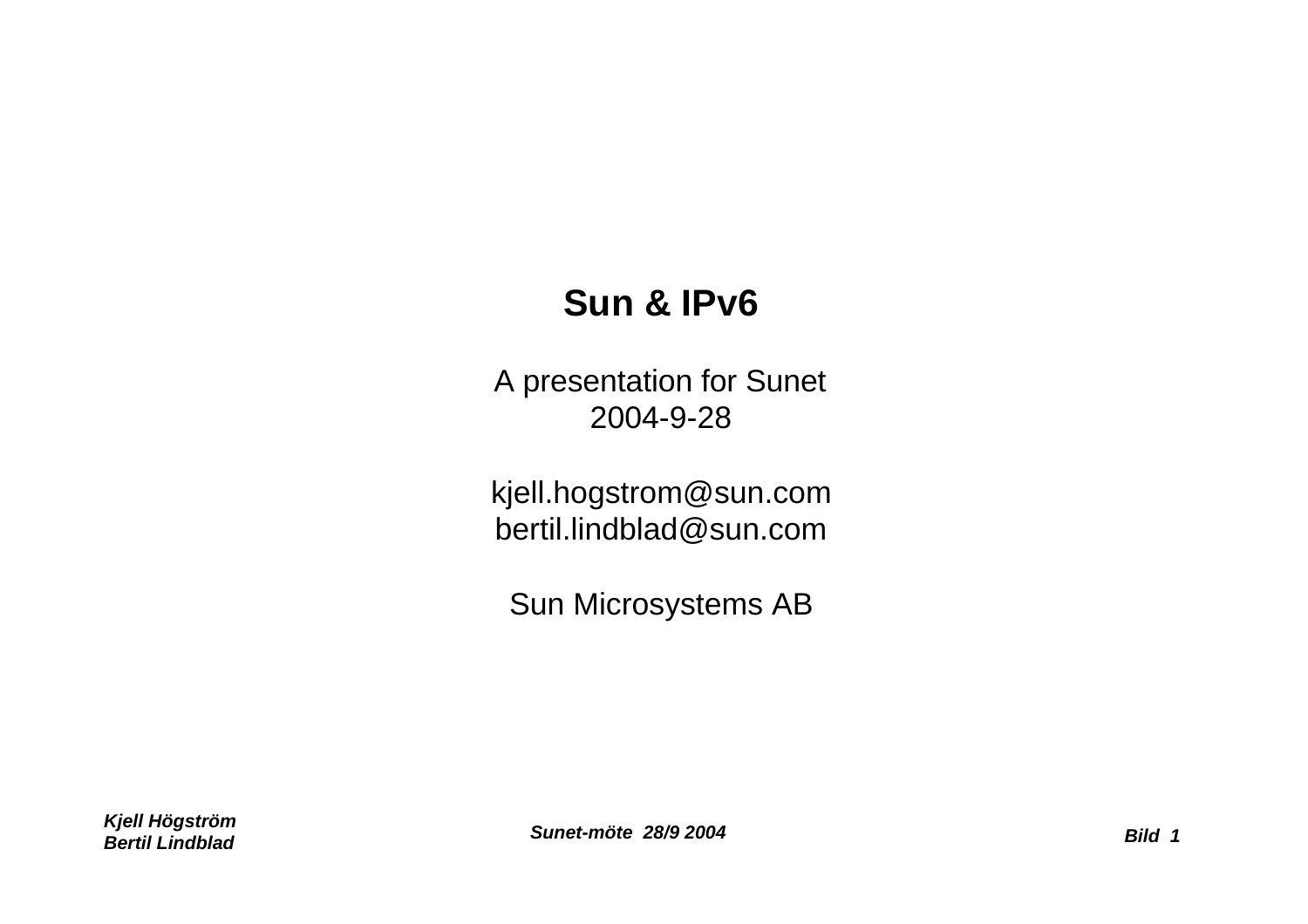# **"Sun in the IPv6 world"**

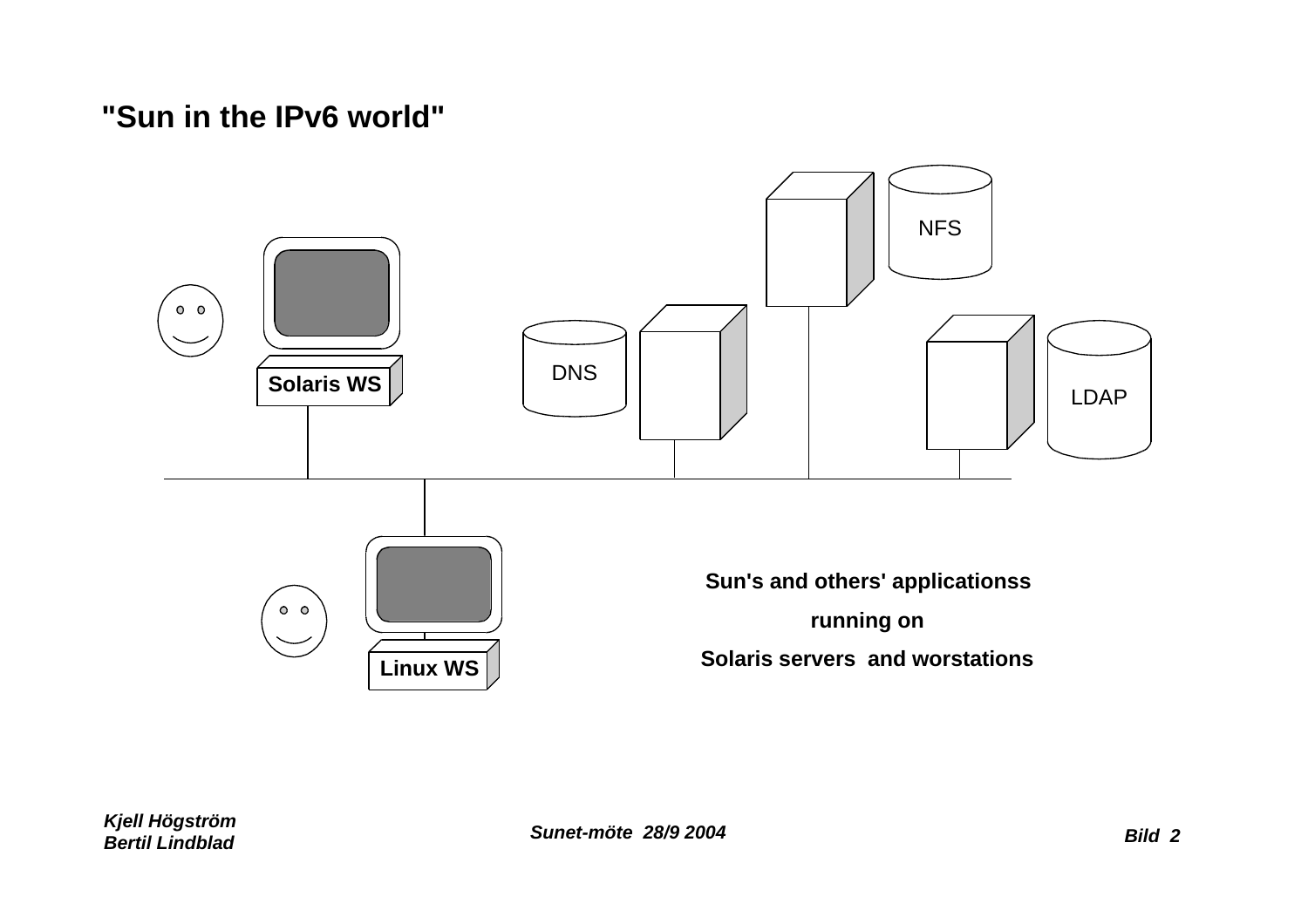# **Sun early engagement in IPv6**

- **Bob Hinden, working with SIPP, IETF driver of IPv6**
	- **presented in Sweden**
- **Erik Nordmark, IETF Area director**
	- **several IPv6 presentations @ Internet-dagarna**
- **IPv6-related info available on http://playground.sun.com from early days onwards**
- **Erik Nordmark currently involved in IETF work on scalable site multihoming (how to handle sites using multiple ISPs)**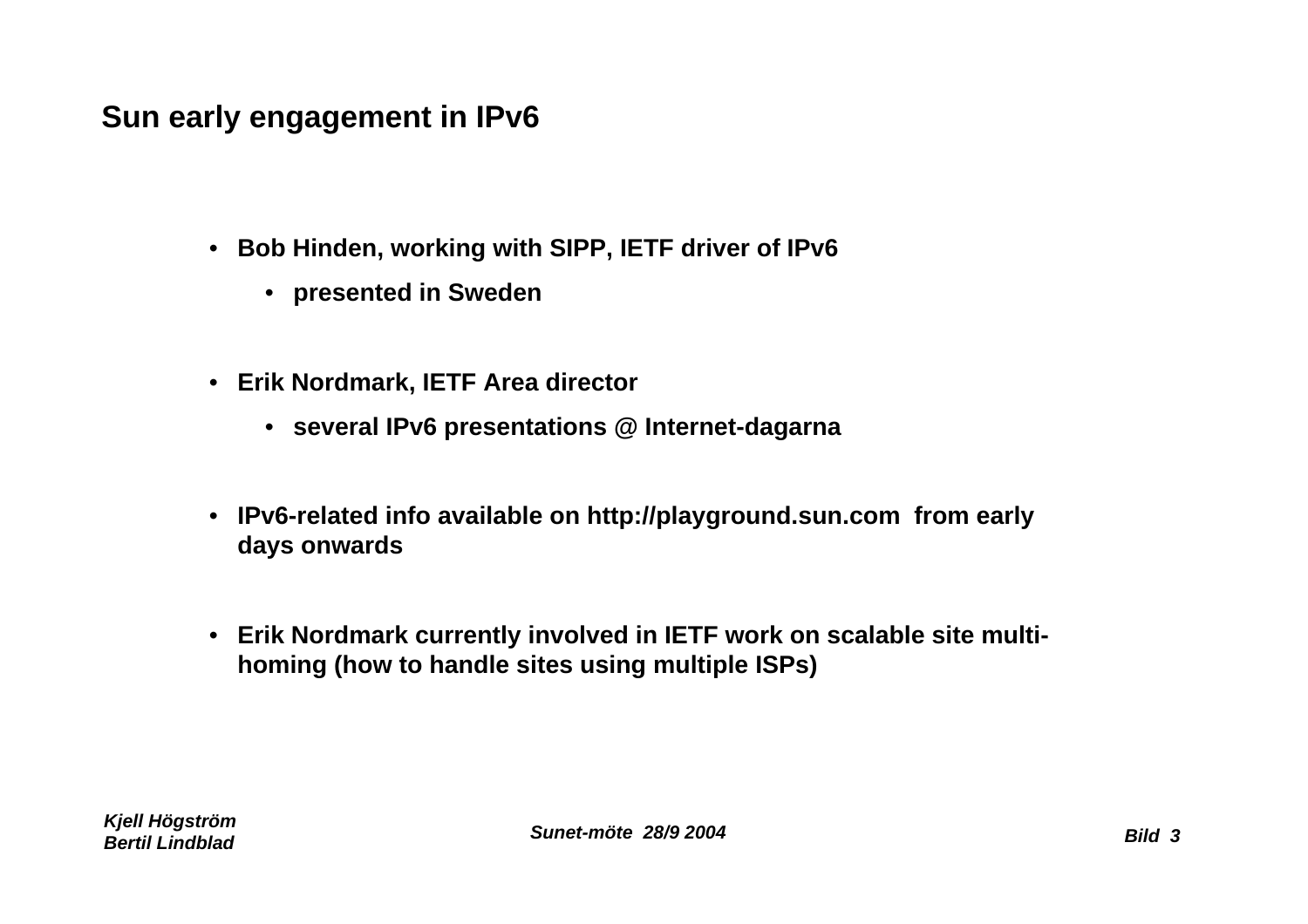**Customer cases so far ...**

**... are few in Sweden**

**Sun participated in basic IPv6 testing back in 1999 (one problem found, but quickly fixed)**

**Questions from Ericsson**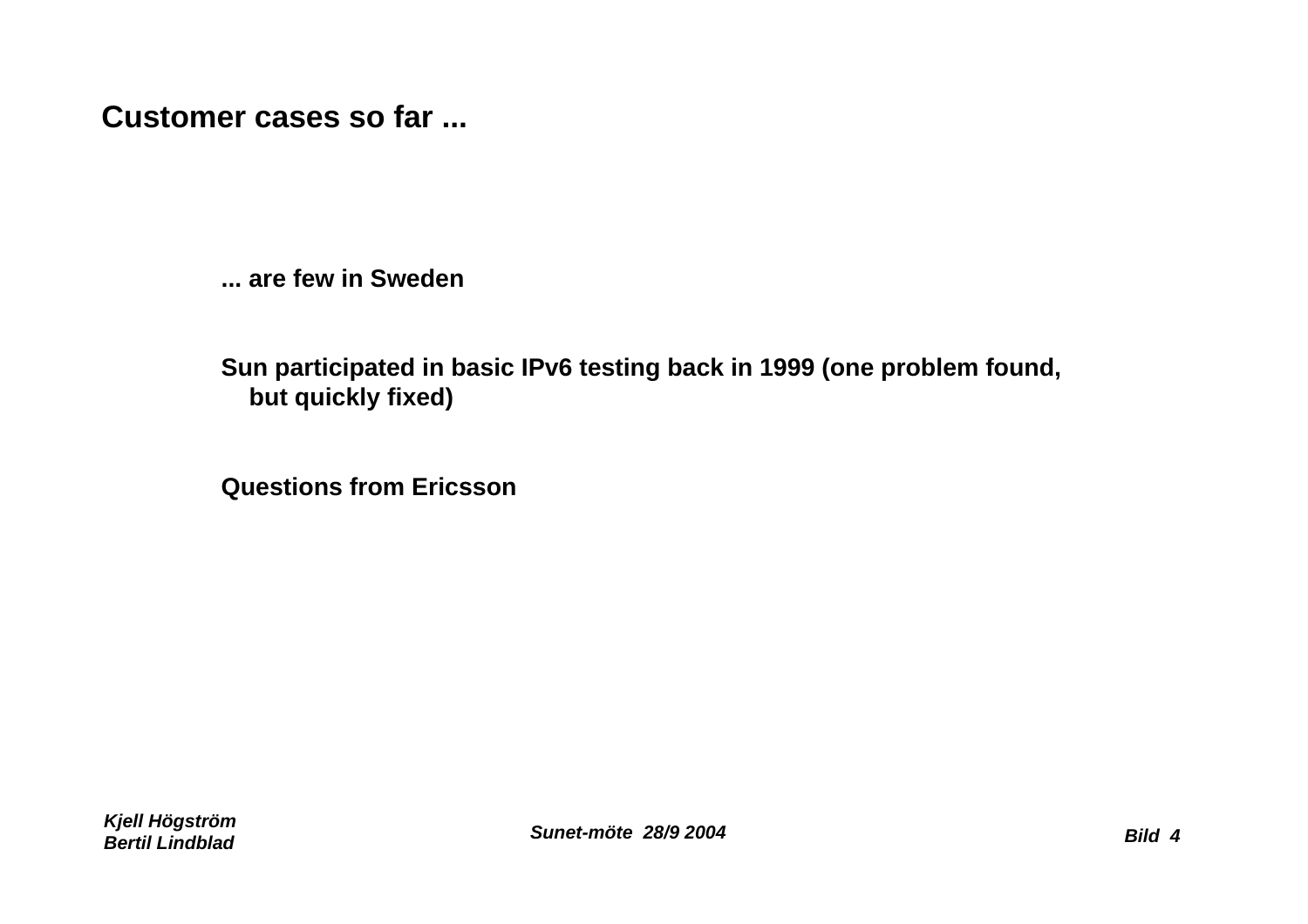# **IPv6 support in Solaris**

- **Introduced as experimental add-on to Solaris 7 FCS**
- **Included in Solaris 8 and later**
- **Solaris 8**
	- **dual protocol stack**
	- **a few utilities converted to IPv6**
- **Solaris 9 extended functionality**
	- **IPv6 on ATM/pvc, PPP**
	- **X11**
	- **IPv4 and IPv6 tunnels over IPv6**
- **Will of course be there in upcoming Solaris 10**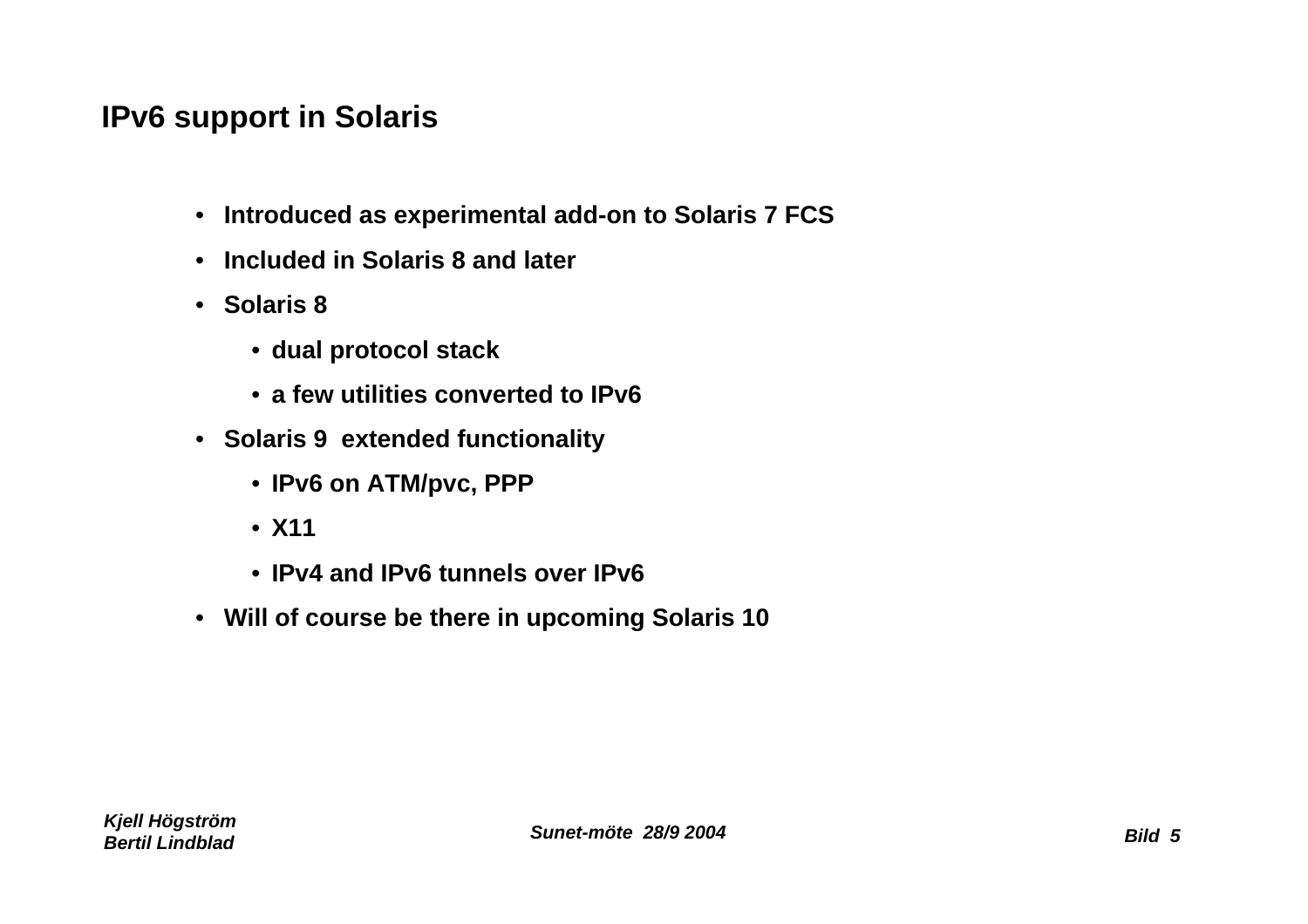#### **IPv6/Solaris 10 - IPsec**

**Solaris 10: "IPv6 support is mandatory for core & kernel Solaris" Solaris 10 further IPv6 support planned**

- **support for recent IPv6-related RFC-s**
- **improved configurability of address selections IPv6/IPv4, which IPv6 address?**

**IPsec**

- **Solaris 8: IPsec included for IPv4, but IPv4 only**
- **IPsec on IPv6 added in Solaris 9**
- **IKE added in Solaris 9, but IPv4 only**
- **IKE IPv6 added in Solaris 10**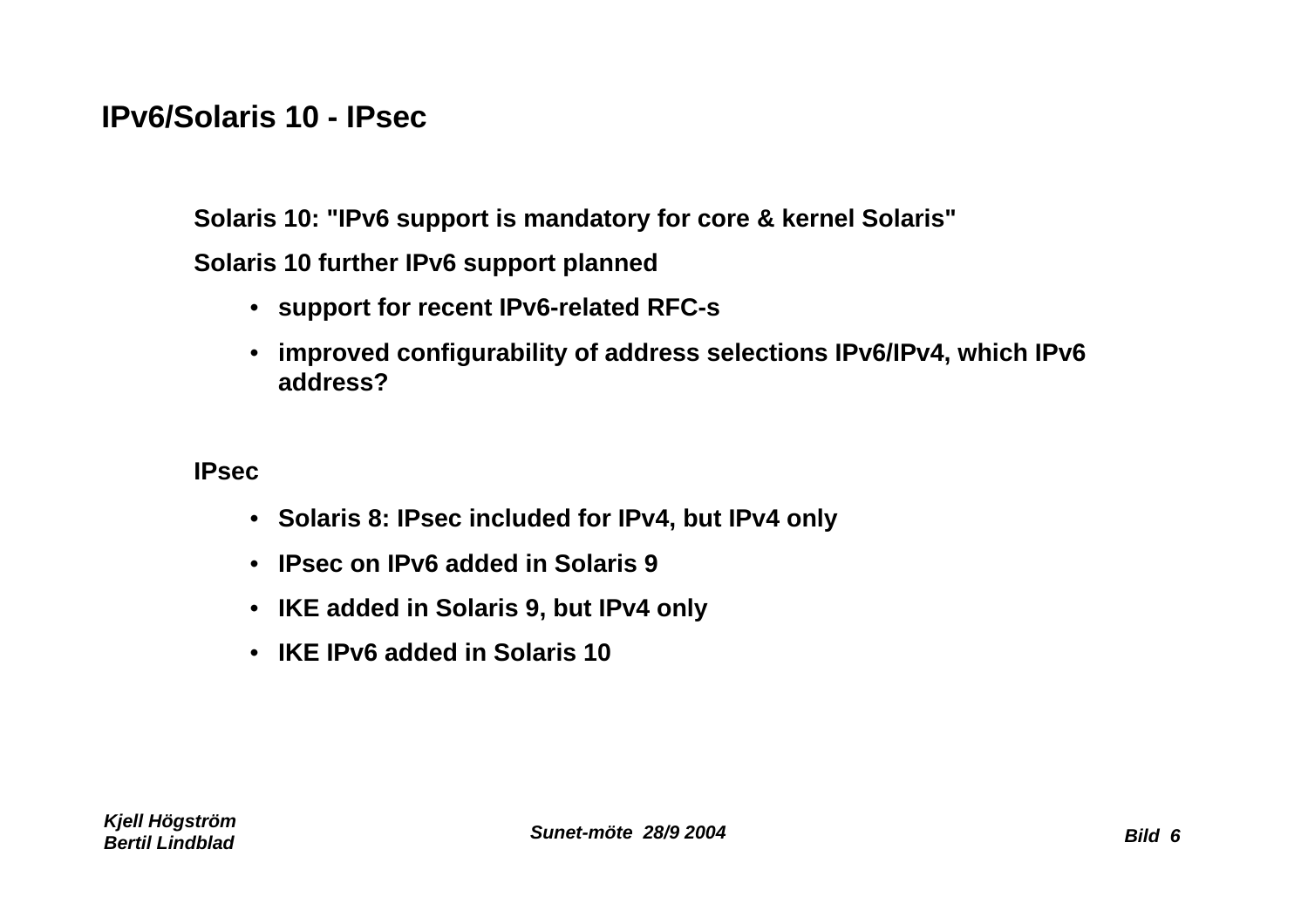#### **Dual stack solution**

- **IPv6 enabled at Solaris installation or later by creating /etc/hostname6.***interface*
- **/etc/inet/ipnodes file for IPv6 and IPv4 address info**
- **Corresponding "tables" in NIS, NIS+, LDAP**
- **IPv6 routing configured by /etc/inet/ndpd.conf**

**IPv6 extensions added to**

- **netstat**
- **snoop**
- **ping**
- **route**
- **traceroute**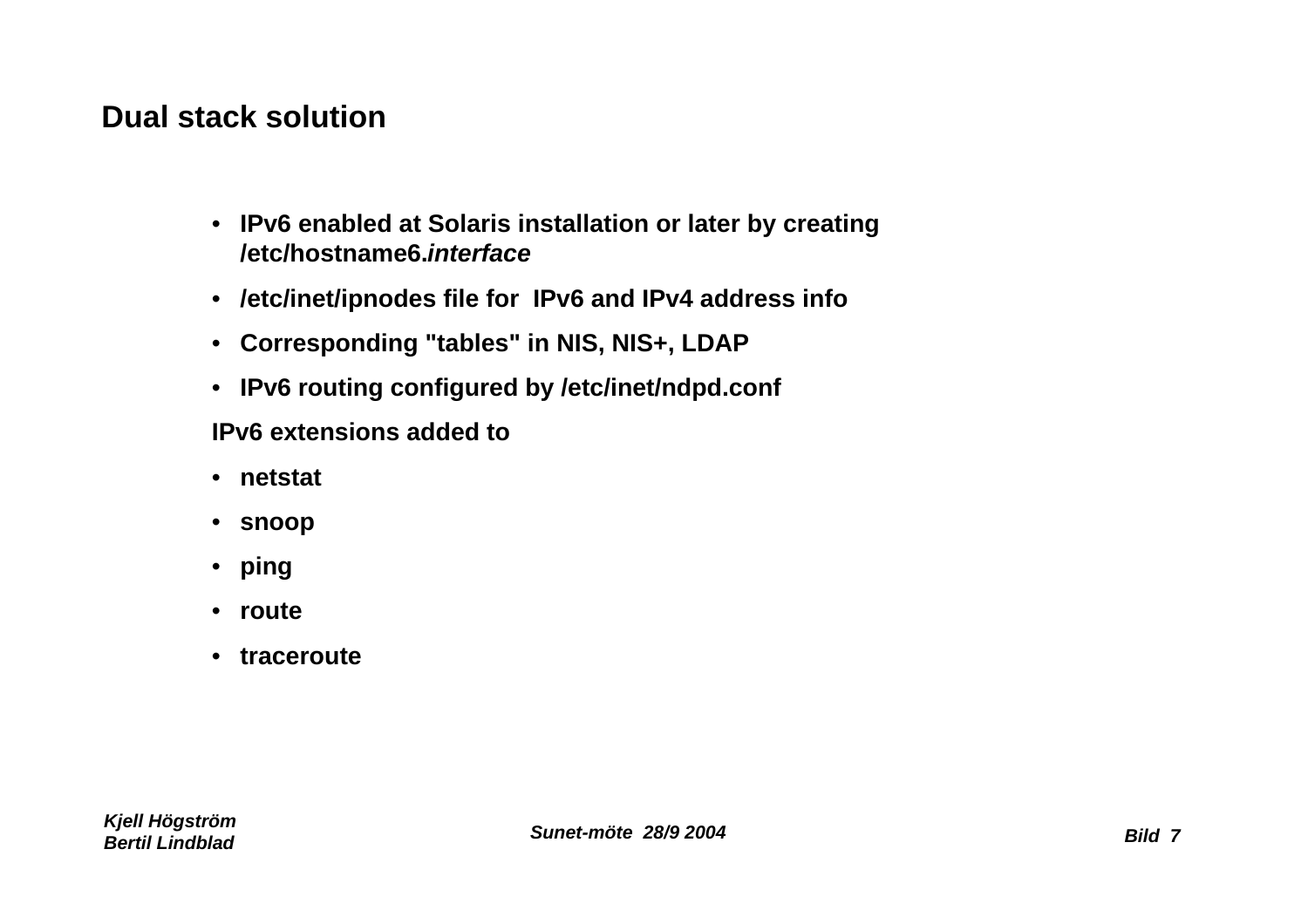#### **Bundled server sw**

**Solaris comes with the following standard clients/servers:**

- **telnet / telnetd**
- **ftp / ftpd**

**These two had IPv6 support added from teh beginning**

- **DNS**
- **sendmail**

**These two are moved towards standard versions available on the Internet**

**BIND 8 bundled with Solaris 9, versions evolving with time (patches)**

**BIND 9 supported with Solaris 10**

**IPv6 support as per "standard versions"**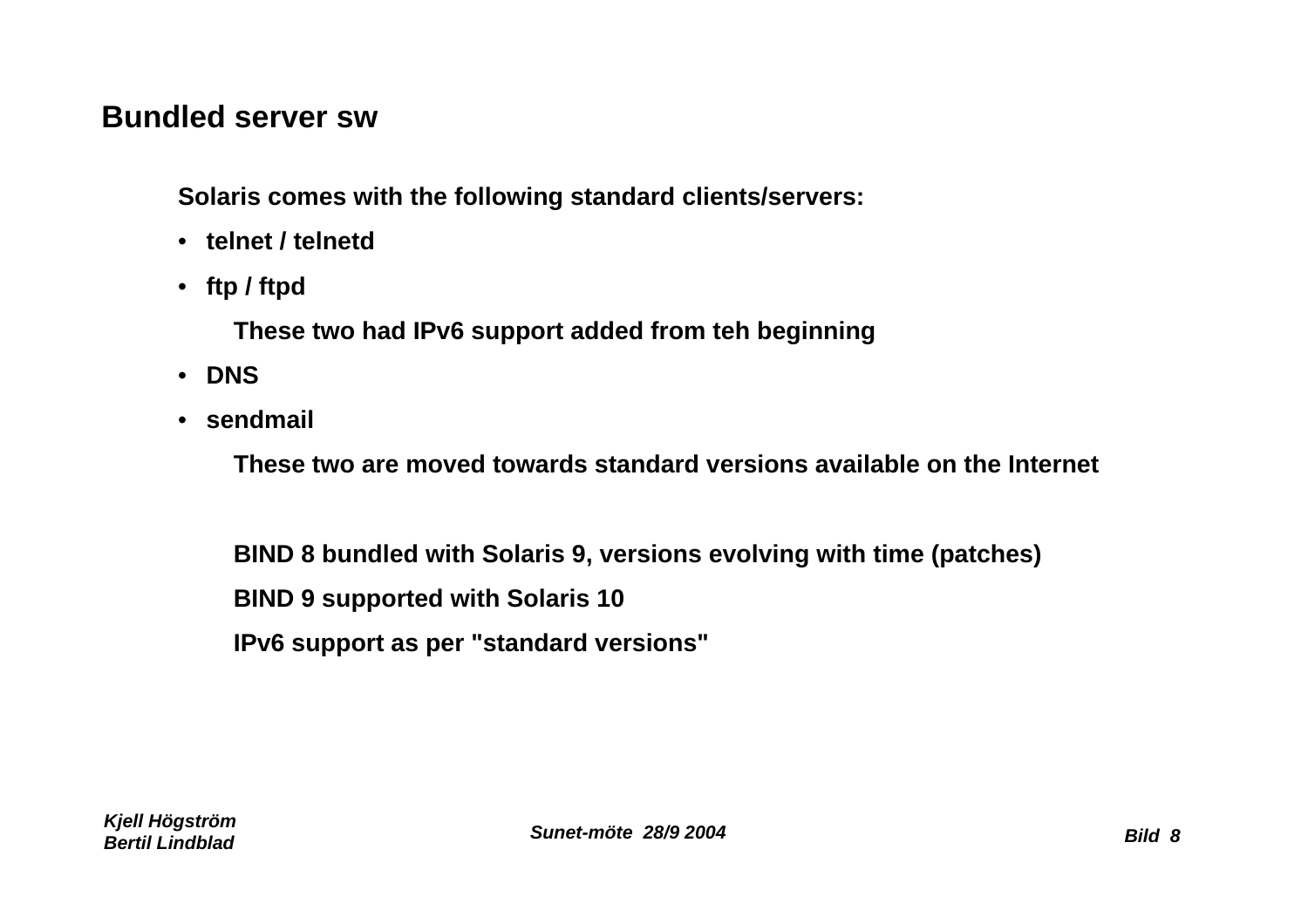## **Firewalling**

**Sunscreen became a bundled product with Solaris 8 (lite version) and Solaris 9 (full version)**

**Sunscreen only handles IPv4, and never will be capable of IPv6, as Sunscreen is EOL with Solaris 9**

**Replacement is ipfilter, version 4.0.33, included with Solaris 10**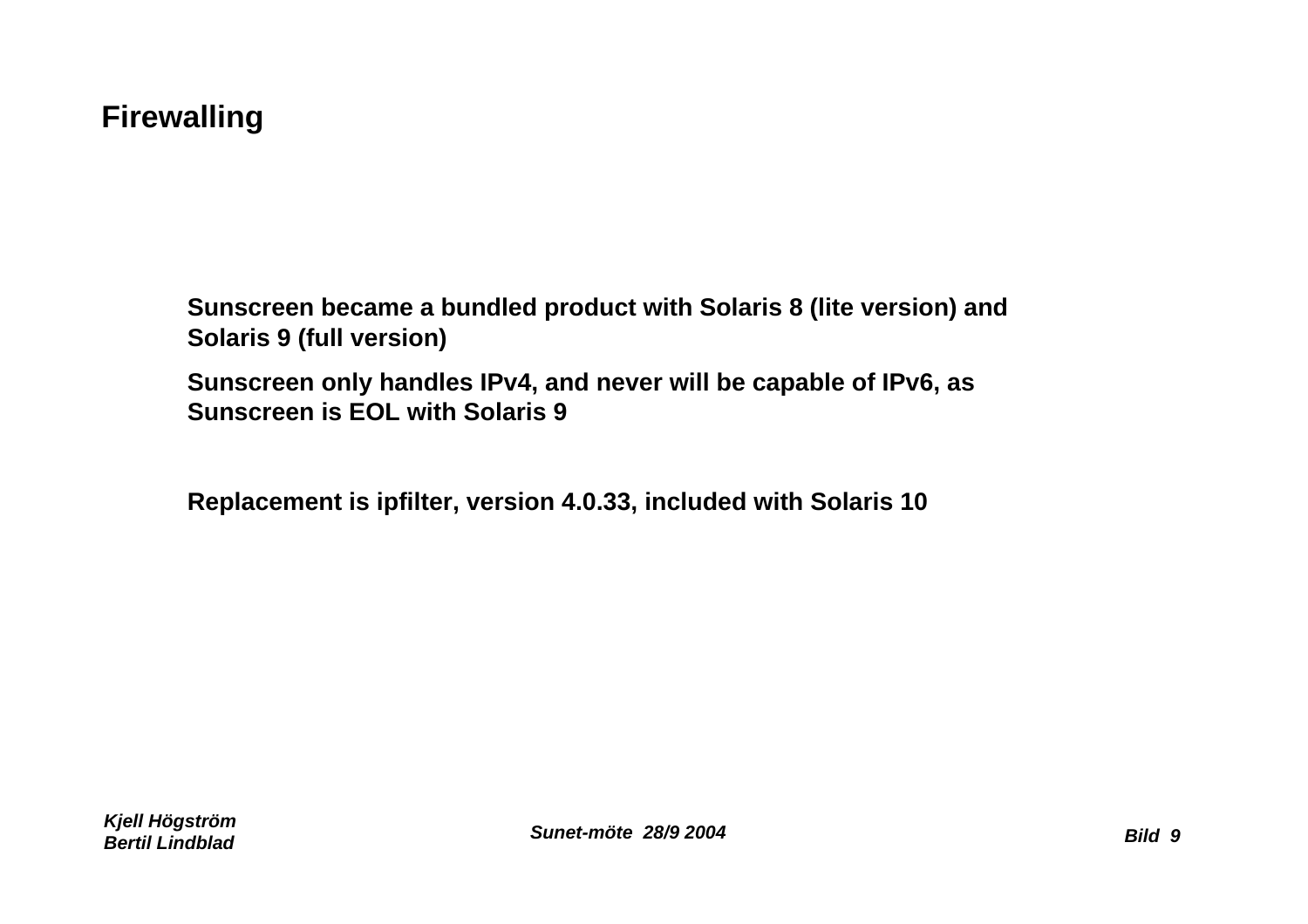#### **Sun server software**

**iPlanet / Sun ONE / Java ES server software family**

- **LDAP directory server**
- **Webserver**
- **Application server**
- **Messaging server**
- **Calendar server**
- **Access management (identity server)**
- **Portal server with secure remote access**

**The last two require web-container to run**

**IPv6 support is mostly there**

**Two dedicated webservers integrated into messaging and calendar server are IPv4 only**

**LDAP client for IPv6 requires "advanced" ldapsearch & co, bundled with the directory server or its SDK**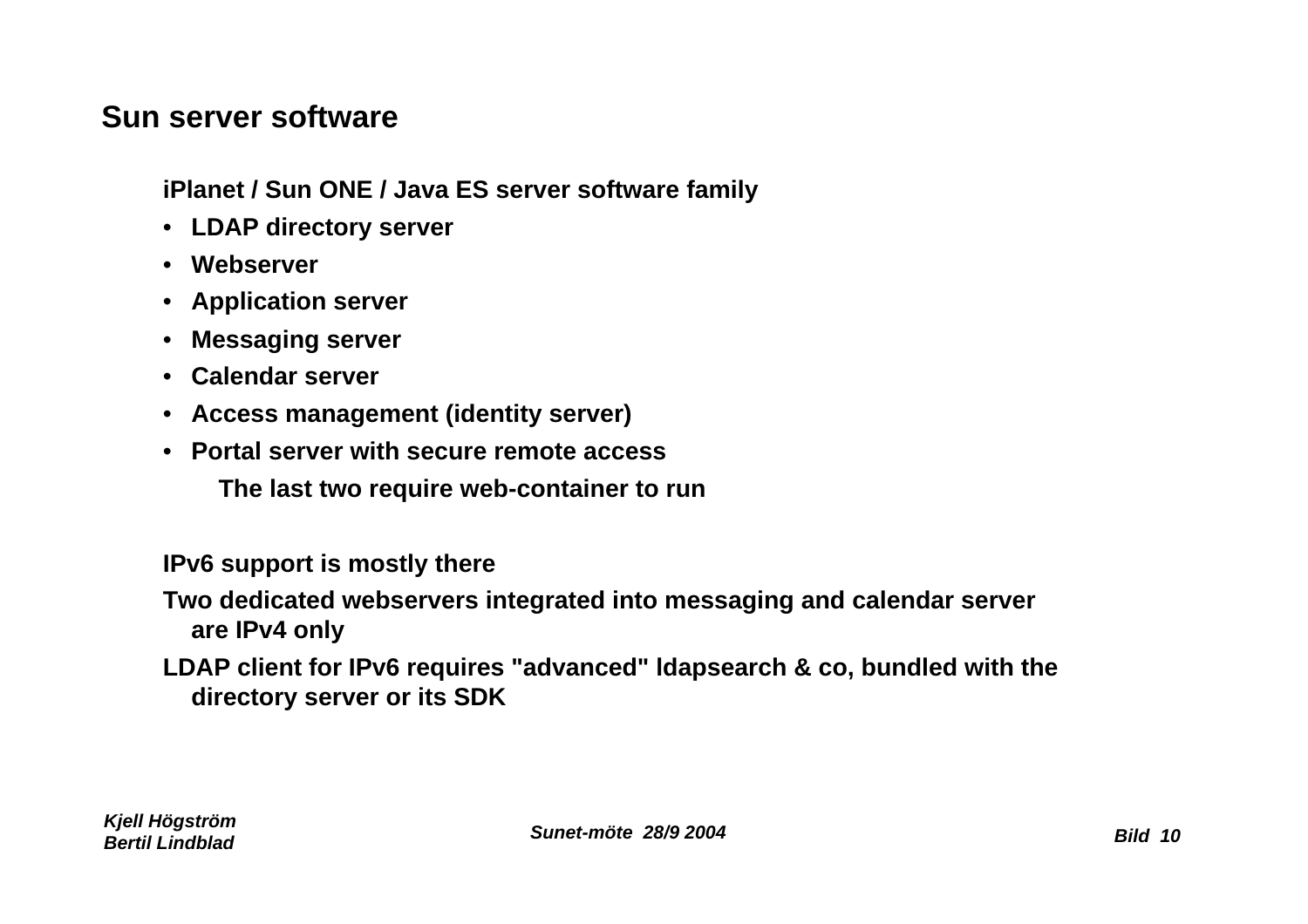# **Developing apps**

**Socket code written in C:**

- **Get the socket scrubber (was on playground.sun.com, now at http://www.sun.com/software/solaris/ipv6/....)**
- **Parses source code, flags old-style socket code needing changes**

**Java developers:**

- **Get IPv6 support automatically, if using sufficiently new version of Java SDK**
- **normally uses host fqdns, not bothering about addresses which are left to DNS ;-)**